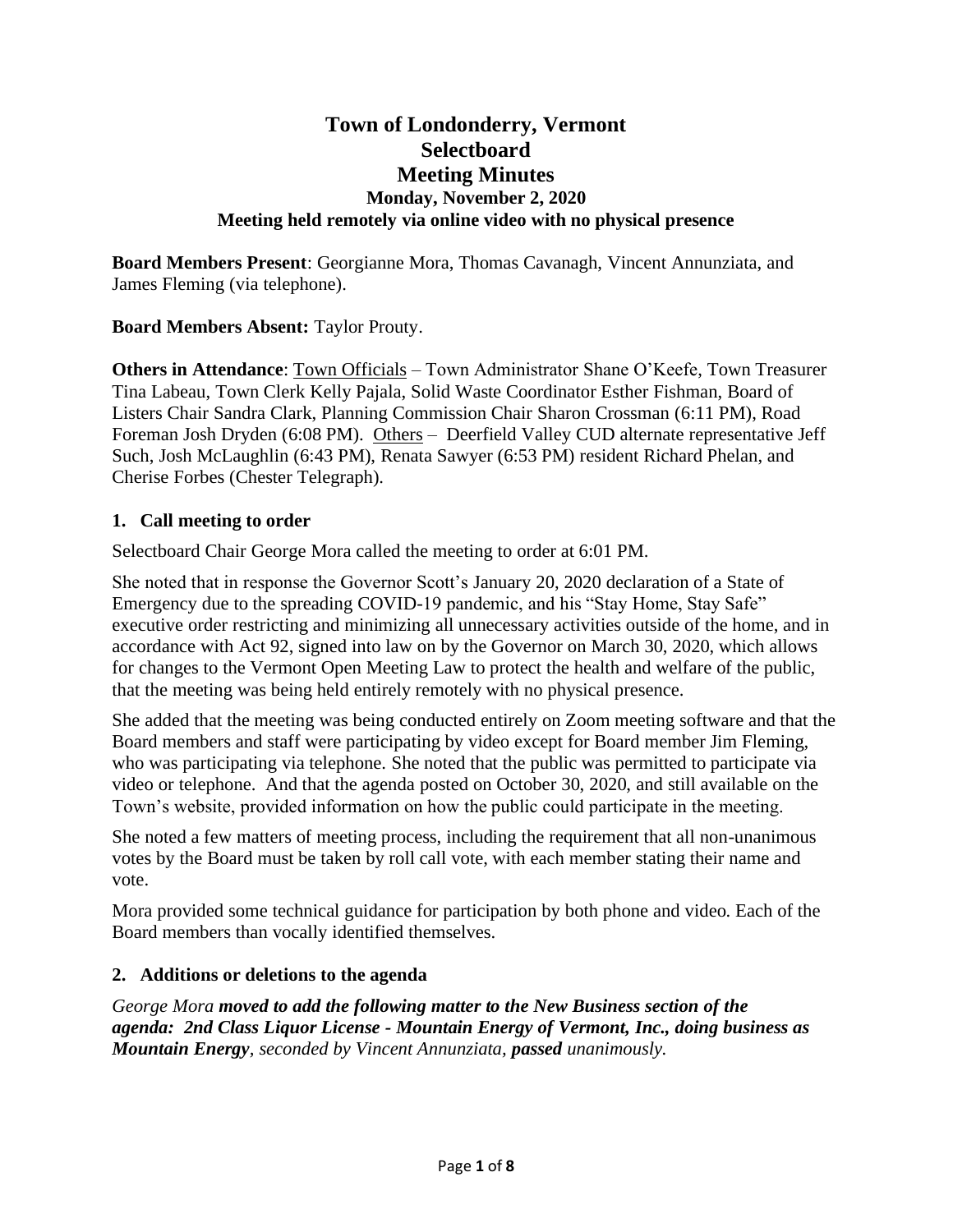## **3. Minutes Approval – Meeting of October 19, 2020 & October 22, 2020**

Mora noted that the draft minutes of 10/22/2020 show the meeting taking place on Monday when in fact it was a Thursday, and the minutes should be changed accordingly.

*Vincent Annunziata moved to approve the minutes of the Selectboard meetings of October 5, 2020 and October 22, 2020, seconded by Tom Cavanagh, passed unanimously.*

## **4. Selectboard Pay Orders**

*Tom Cavanagh moved to approve the pay orders for payroll and accounts payable, seconded by Vincent Annunziata, Passed unanimously.*

## **5. Announcements/Correspondence**

Kelly Pajala reminded everyone that election day was the following day, that the polls at the Town Office will be open from 7:00 AM to 7:00 PM with drive-through voting, and that all ballots received by 7:00 pm will be counted.

O'Keefe mentioned that the Town Office boiler was recently serviced and needs to be replaced soon. He noted that Tina Labeau had received an estimate from Carroll Mechanical, and he has asked Cota & Cota for one as well. Chris Cole, the engineer for the Town Office renovation project, has mentioned that it is likely that we'll need two boilers if the project goes forward, so installing a new one now at roughly the same BTU output would work but the plans call for the boilers to be in another location, so any new installation should accommodate that.

O'Keefe noted correspondence included in the Board's meeting packet was as follows:

- Notice of the Southern Vermont Communication Union District's 11/11/2020 public hearing, along with the draft annual report.
- Annual report for the Deerfield Valley Communications Union District annual report, and its public hearing is also scheduled for 11/11/2020.
- A letter from the Vermont DEC Waste Management & Prevention Division, dated 10/30/2020, regarding the former septage fields noting that because of PFAS being detected in one of the on-site wells, the Town is required to hire a consultant to develop a monitoring plan, which may require additional monitoring wells and ongoing monitoring. He mentioned he'd ask for a proposal from the Town's engineer (Waite-Heindel) and put this on the agenda for the next meeting
- A box ad from The Shopper showing all three Town positions now being advertised.
- A letter, dated 10/8/2020, from VTrans indicating that our application for funding under the Better Roads program for the Derry Woods Road culvert project was denied. It would have supplemented the \$175,000 already received and was a longshot.
- A copy of Mora's 10/23/2020 letter of thanks to the owners of Londonderry Hardware for their donations of shelter supplies.
- An article from the Chester Telegraph on the Cemetery Commission's notice of the 11/12/2020 closing of Town cemeteries.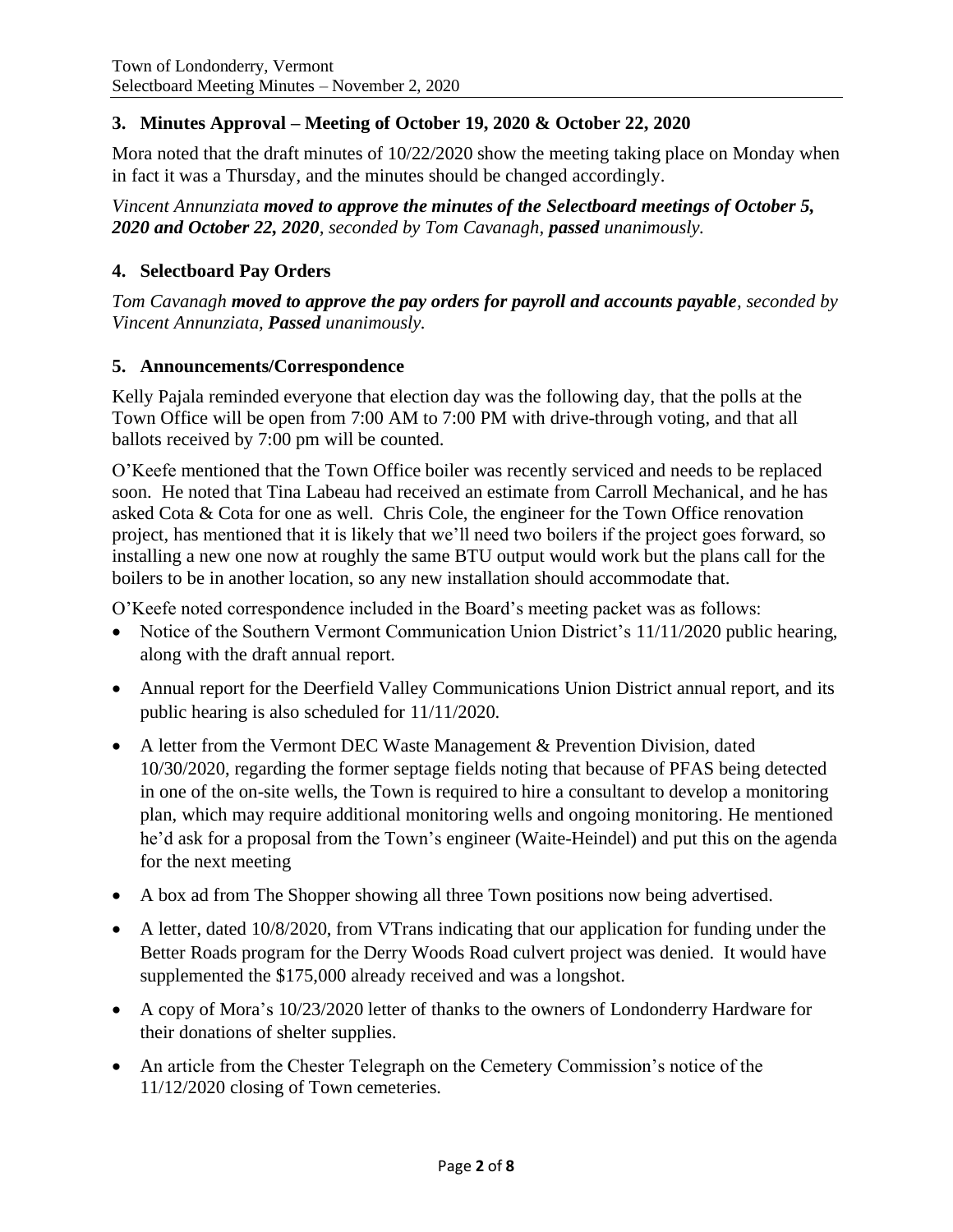### **6. Visitors and Concerned Citizens**

None.

### **7. Town Officials Business**

**a. Emergency Management Director – COVID-19 response updates**

None.

### **b. Town Clerk – Approve Land Records Portal Agreement with NEMRC**

Pajala spoke to the proposed supplemental contract agreement with the New England Municipal Resource Center to provide for a land records portal, which will allow for online viewing and printing of land records. She recalled that the Town applied for records digitization funding and this is part of that effort. The agreement term begins on 11/1/2020 and calls for a one-time setup fee of \$800 and an annual fee of \$1,200, and the Town receives from the vendor \$1 for each downloaded, non-protection marked record purchased by the public. She mentioned that there already exists a contract with NEMRC for disaster recovery and other various municipal software packages.

She mentioned that the Land Records Preservation Fund can help to pay the ongoing cost of this service, and further explained how the Town Clerk's office receives funds through online and in-person document research.

*Tom Cavanagh Mora moved to approve the Land Records Portal Agreement with the New England Municipal Resource Center, and authorize the Selectboard Chair to execute the agreement on behalf of the Town, seconded by Jim Fleming, passed unanimously.*

#### **c. Listers – Consider hiring position of Town Assessor**

Board of Listers Chair Sandra Clark explained that she wishes to step down from the Listers in the next year and believes that the Town would be best served by hiring a Town Assessor while retaining the Board of Listers, and asked the Selectboard to create the new position.

Tina Labeau spoke to the budget available for the position, noting that \$10,000 was available from the field inspection budget line, some funds from Listers hourly rates that won't be used due to the new position, and that \$7,000 to \$8,000 can be taken from the Reappraisal Fund though it would need to be repaid to the Fund by the General Fund budget the following year.

She explained that the half-year cost of the position is proposed to be \$27,500, and that it would be a part-time position of 24 hours/week earning \$44/hour, and an annualized cost of \$55,000.

Clark mentioned that she would be responsible and finish the Grand List for this coming year, and would be available for only half of the following year, as she will have completed 21 years of service at the 2022 Town Meeting, and that the Town needs to ensure a responsible transition by bringing in someone with the necessary background in property assessment to ensure that the Grand List is done properly.

There was discussion about the high cost of property assessment in general, and Labeau stated that using the Reappraisal Fund for a Town Assessor salary is legal as the Fund is for maintaining the Grand List. Pajala mentioned the professionalism that Clark has provided to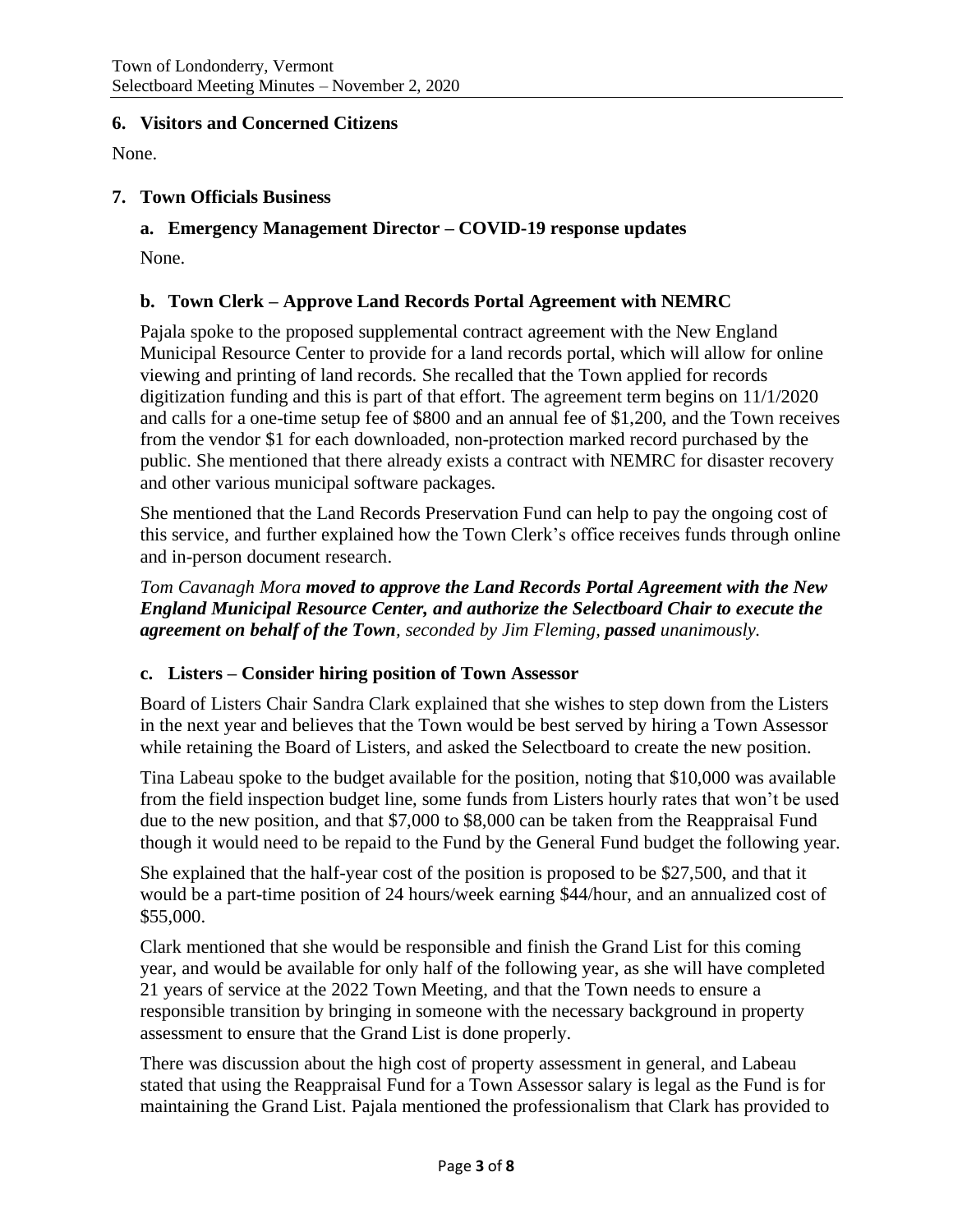the Town over the years and the importance of maintaining the Grand List, and in order to do so the Town needs to pay the going rate for a Town Assessor.

Mora stated that she felt that the Town should take this step as recommended by Clark.

*George Mora moved to accept the Board of Listers recommendation to establish the parttime position of Town Assessor, subject to approval of a job description and appropriate budget adjustments by the Selectboard, and to begin the process of recruitment for the position, seconded by Jim Fleming, passed unanimously.*

It was decided to hold off on posting the job until the salary and job description are approved, and to address that at the next Board meeting. Labeau and Clark left the meeting at 6:30 PM.

### **8. Transfer Station/Solid Waste Management**

### **a. Updates**

Tom Cavanagh had no updates. Esther Fishman gave several updates:

The first VTrans directional sign for northbound traffic at the Transfer Station is presently being made, and there has been a request submitted for the second sign for southbound traffic.

The 10-year recertification for the transfer station has been submitted and an inspection done, and she'll be notified when the application is approved.

New transfer Station stickers are due November 15<sup>th</sup>.

The food scrap numbers mentioned at the September 21, 2020 Board meeting were not accurate due to several factors, including the size of the food scrap totes and the formulas. She did not have new figures but made it clear that the numbers are going up frm July through September.

## **b. Solid Waste Implementation Plan comment, review, and approval**

Fishman mentioned that the Solid Waste Implementation Plan must be done every five years and this is the last year of the current SWIP. The adoption process requires two public hearings and Selectboard meetings satisfy this requirement, and she has already attended four other Board meetings in other communities. She reviewed the SWIP in detail with the Board members, and discussed some issues facing the Transfer Station operations. Fishman asked for any comments to report back to the State of Vermont Agency of Natural Resources, and there were none.

Mora thanked Fishman for her efforts to write the Plan.

*Tom Cavanagh moved to accept and approve the Londonderry Solid Waste Group draft Solid Waste Management Plan, and authorize the Selectboard Chair to execute any documents necessary to support the submittal of the plan to the Vermont Agency of Natural Resources on behalf of the Town, seconded by Vincent Annunziata, passed unanimously.*

Fishman introduced Josh McLaughlin, who has applied for the part-time Sunday position at the Transfer Station. Fishman left the meeting at 6:53 PM.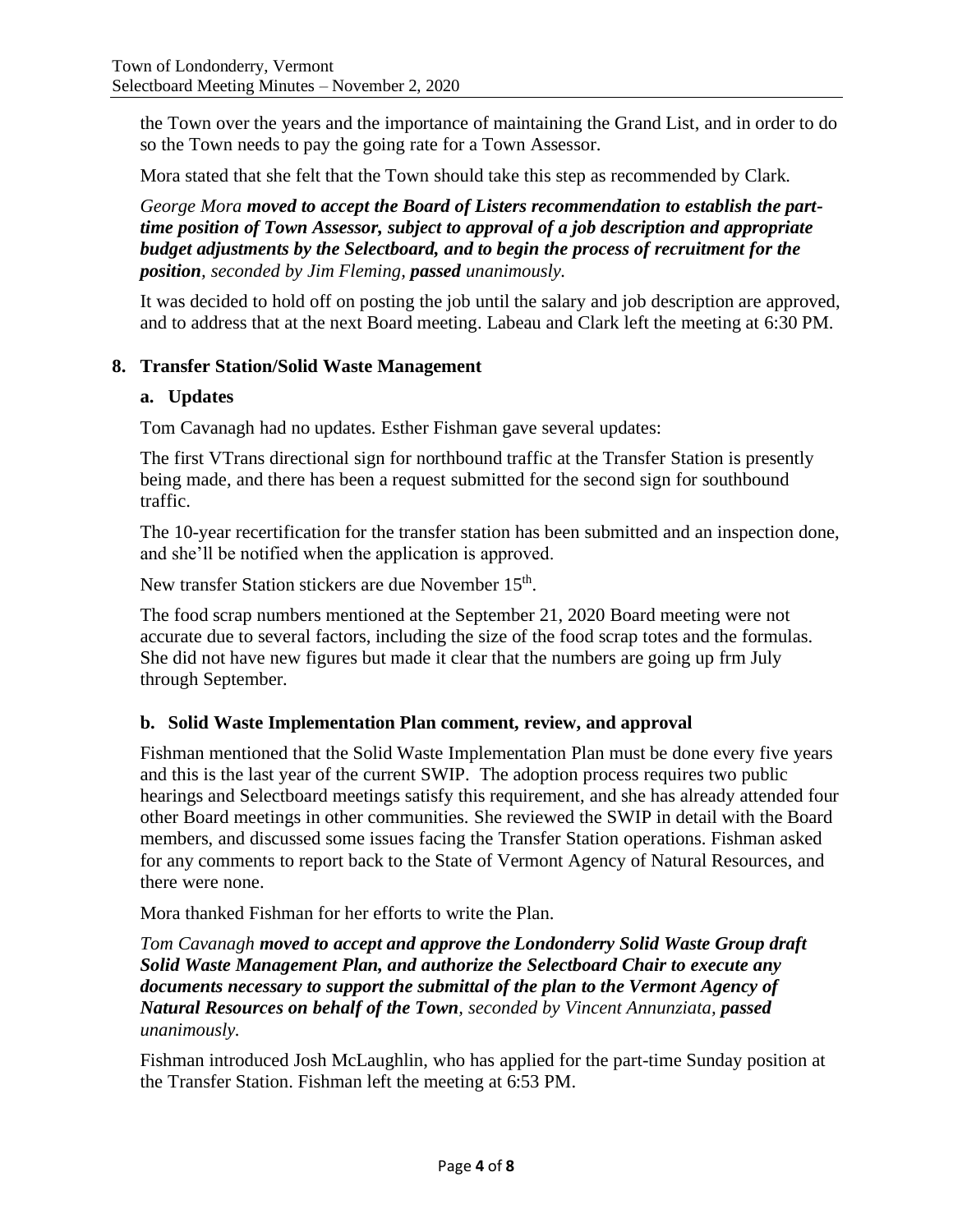### **9. Roads and Bridges**

### **a. Updates**

Josh Dryden that he and the one other Road Crew member are doing lots of winter preparations over the past few weeks, and mentioned that they have had to plow and salt already, but have not sanded as of yet.

### **b. Discuss options for winter maintenance due to staffing shortage**

Dryden mentioned that he has spoken with one person interested in the vacant Road Crew position, and O'Keefe noted that he had had inquiries from two people but no applicates have been forthcoming.

Mora posed the question as to what would happen with the department if the Town is unable to hire the position.

Dryden suggested that a crew of two people can operate the department, but everything would take much longer, and a third member is critical especially for a big snow storm. He stated that the department is almost at the point where it could use a fourth member.

O'Keefe raised the idea of a fourth person that would work half-time highway Department and half-time working on buildings and grounds. There was discussion about existing recruitment efforts and ways to improve them.

#### **c. Letter of intent to participate in the 2021 Municipal Roads Grants-in-Aid Program**

Mora mentioned that this annual program helps fund Highway Department efforts to improve water quality through stormwater runoff mitigation work necessary to meet the State of Vermont Municipal Roads General Permit. The Town is working with the Windham Regional Commission on a road inventory to target ditches and culverts in need on improvement, which will be completed by the end of the year.

O'Keefe pointed out that the Town is eligible for funding of \$16,400, and must provide a local match of \$4,100.

*Vincent Annunziata moved to seek funding through the VTrans 2021 Grant-in-Aid Program and authorize the Selectboard Chair to execute the required Letter of Intent on behalf of the Town, and the Town Administrator to execute any necessary grant-related documents thereafter, seconded by Tom Cavanagh, passed unanimously.*

Dryden left the meeting at 7:06 PM.

#### **10. Old Business**

#### **a. Discuss additional Wi-Fi booster locations for public use**

Jeff Such mentioned that the VT Department of Public Service is funding for 50 Wi-Fi hotspots around the state to provide drive-up internet access to those without this service at home. The Town has applied for and received approval for such a service at the Town Office, and Such suggested taking advantage of the program and finding other sites in the community.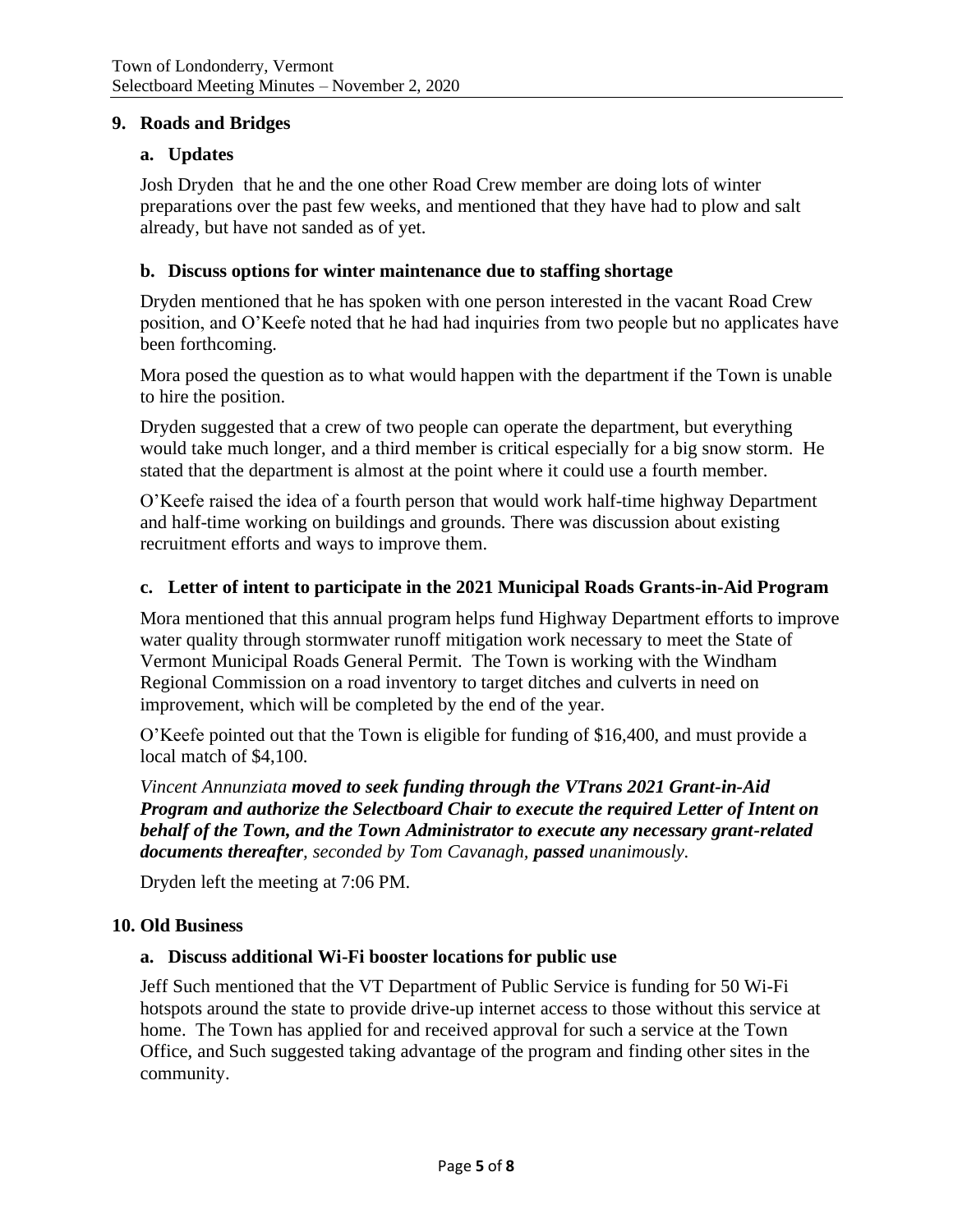He said he believes that the Mountain Marketplace shopping plaza is an ideal location and that an application should be filed. Mora suggested that Neighborhood Connections would be a great host for the Wi-Fi booster at the shopping plaza. Pajala reached out to Neighborhood Connections Executive Director Nicole Wengerd on this idea, and Such will follow up with her.

Other sites were also briefly discussed. Such left the meeting at 7:17 PM.

### **b. Consider proposal for Town Office cleaning services**

O'Keefe noted that no one had responded to the initial invitation to bid for Town Office Cleaning services, but that Renata Sawyer of Chester submitted a bid the previous week in the amount of \$120/week. Sawyer gave the Board information on her experience.

*Jim Fleming moved to accept the bid from Renata Sawyer for Town Office cleaning services in the amount of \$ 120 per week, and to authorize the Town Administrator to enter into a contract agreement for these services on behalf of the Town, seconded by Vincent Annunziata, passed unanimously.*

Sawyer left the meeting at 7:20 PM.

### **c. Review proposed invitation to bid for Pingree Park & Town Hall winter maintenance services**

There was a brief discussion about the invitation to bid, which O'Keefe noted he had shared with Labeau, Pajala and Dryden for comment.

*Tom Cavanagh moved to approve the Invitation to Bid for Pingree Park and Town Hall winter maintenance services, and authorize the Town Administrator to take all necessary steps to solicit bids for review by the Board, seconded by Vincent Annunziata, passed unanimously.*

## **d. Consider change of job description of Zoning/Floodplain Administrator position**

The Board reviewed the proposed job description amendments, which now reflect it as being a part-time position and there are other minor changes, such as reference to the statute reference for Zoning Administrative Officers.

*Tom Cavanagh moved to amend the job description for the position of Zoning Administrator/Floodplain Administrator as presented, seconded by Vincent Annunziata, passed unanimously.*

## **e. Ratify Board vote regarding Vermont Council on Rural Development offer for community engagement process**

The matter of an invitation to participate in an alternate community engagement process with the Vermont Council on Rural Development was added to the agenda at the previous regular meeting and therefore required ratification per the Board's Rules of Procedure.

*Jim Fleming moved to ratify the Board's October 19, 2020 decision to accept the invitation for the Town to participate in the Vermont Council on Rural Development's community engagement process, seconded by Tom Cavanagh, passed unanimously.*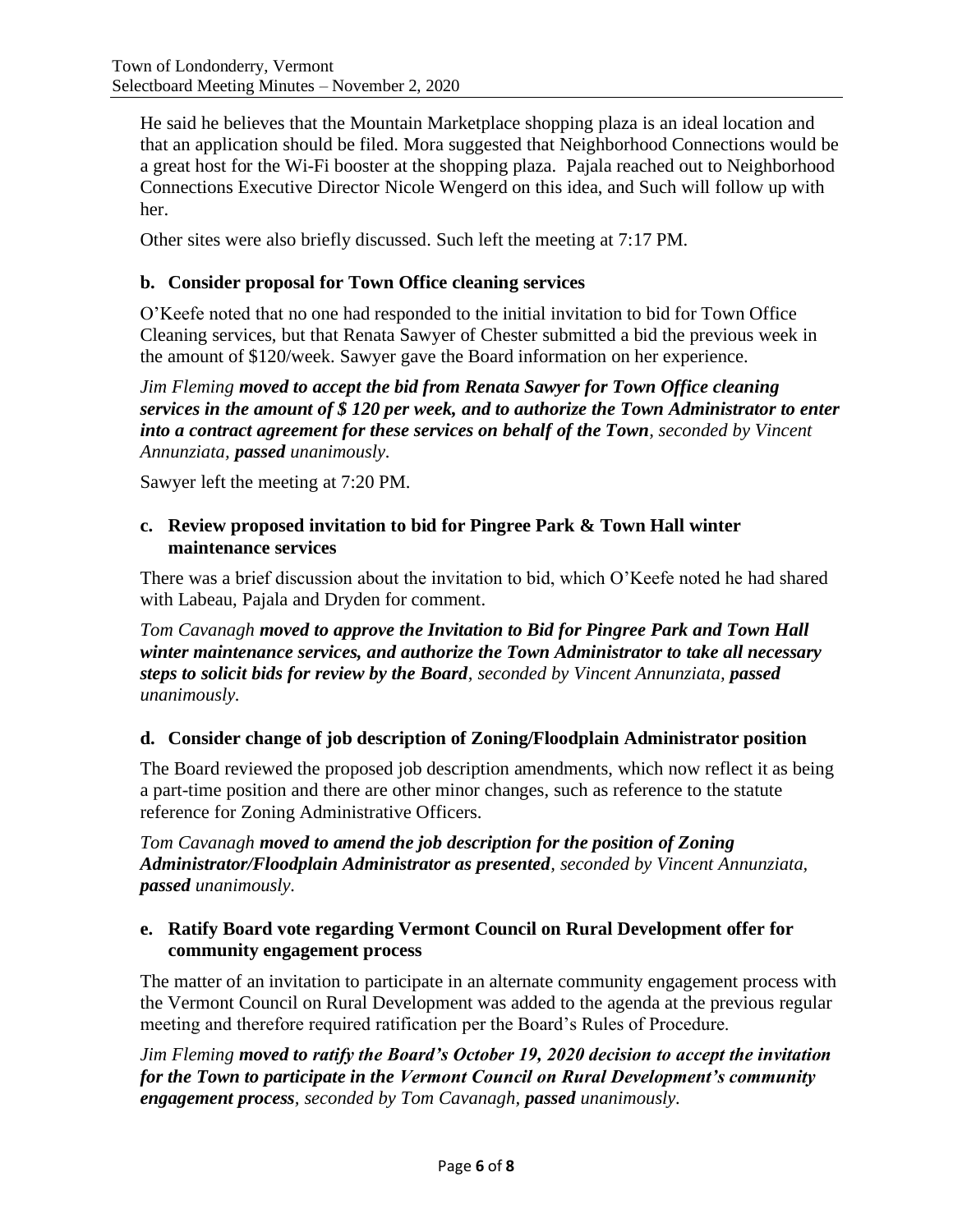### **11. New Business**

#### **a. Discuss FY2022 budget goals**

O'Keefe asked the Board for direction to share with departments as they assemble their budgets.

Mora stated that given budget shortfalls and increased needs for the coming year, level funding will not be an option, but we should keep increases to a minimum given where our citizens are in light of the COVID-19 pandemic. She suggested that departments limit increases, and then look at where cuts are necessary to keep the budget down. The following other budget priorities were discussed:

- Pay the Town Clerk and Town Treasurer more fairly.
- The solid waste contract with Casella Waste Systems expires next year and a new contract is likely to be very costly.
- There is a need to build up the unassigned fund balance through budgeting a surplus.
- Capital reserve fund contributions could be reduced to keep expenses lower.
- May need to delay the Town Office renovation bond once again.
- Consider revisiting the local option tax as there are more people in the area, and it is required for the Town to take full advantage of revenue opportunities with the recent legalization of retail marijuana sales.

Mora said that she will sit in on all the budget meetings with department and other Board members can participate as they wish.

### **b. Request by Chester Snowmobile Club for use of Town property for snowmobile trails**

Mora explained that the Chester Snowmobile Club again wishes to use a small portion of the shoulder of Lowell Lake Road for snowmobiling.

*Tom Cavanagh moved to approve the request from the Chester Snowmobile Club to use a portion of Lowell Lake Road for snowmobiling between December 15, 2020 and April 15, 2021, and authorize the Town Administrator to execute a Vermont Association of Snow Travelers, Inc. landowner permission form on behalf of the Town, seconded by Vincent Annunziata, passed unanimously.*

## **c. 2nd Class Liquor License – Mountain Energy of Vermont, Inc., DBA Mountain Energy**

*George Mora moved to approve a 2nd Class Liquor License for Mountain Energy of Vermont, Inc., doing business as Mountain Energy, related to property located at 3590 VT Route 100, seconded by Vincent Annunziata, passed unanimously.*

As this matter was added to the agenda earlier in the meeting it will need to be ratified at a subsequent meeting.